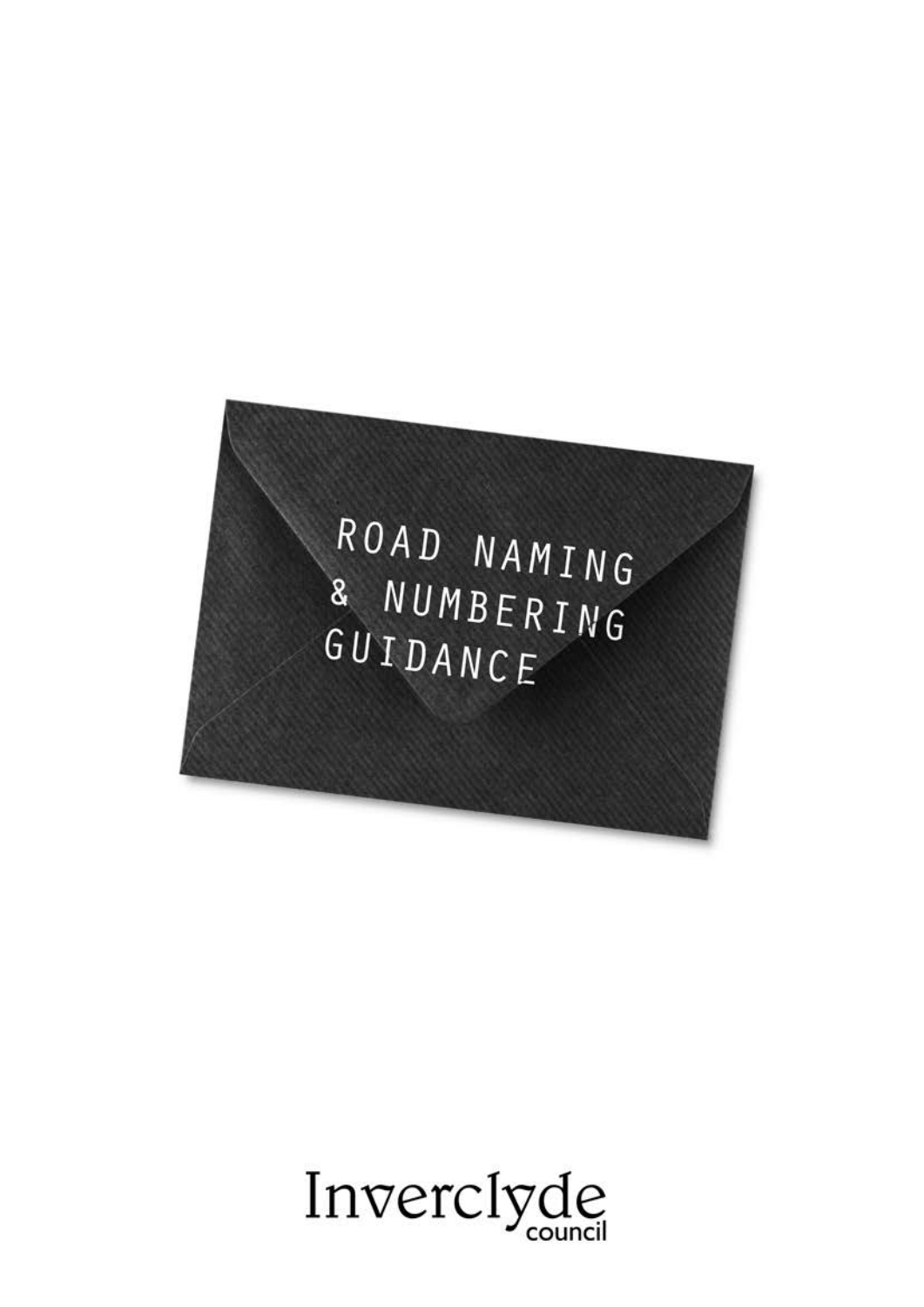### **Inverclyde Council Road Naming and Numbering Guidance**

### **Introduction**

Under Section 97 of the Civic Government (Scotland) Act 1982, local authorities are given power to name roads and number premises within their areas. The Council most commonly uses these powers in relation to new developments, normally housing, which can require additional property numbers on existing roads, or a combination of new road names and property numbers. Occasionally the Council is requested to investigate queries in relation to existing property names/numbers.

The responsibility for implementing these powers sits with the Regeneration and Planning Service. The naming of new roads is a matter for the Environment and Regeneration Committee. The numbering of properties is delegated to officers.

#### **Road naming process**

The process of selecting road names for a new development will typically be prompted by a request from developers. To ensure a degree of certainty regarding the implementation of a development requiring a new road name, the Council will normally expect a building warrant to be in place before progressing road naming matters. When making a request for road names, developers may include suggestions for names of the new roads proposed.

Research will then usually be carried out by staff assigned to road naming and numbering matters, to identify appropriate names in line with the guidance below. Elected members and the community council for the area of the new development will then be contacted for their views, with a two week period provided for responses.

Reflecting any comments received, a report will then be prepared for the next available Environment and Regeneration Committee recommending names for the new roads or setting out options for names. The suggestions of the developer may not be included in the report unless these have been provided as a result of a public consultation exercise undertaken by the developer, the details and results of which were provided in time to be included in the consultation with the elected members and community council.

Following approval by the Environment and Regeneration Committee, the new road names (and property numbers) will be registered with Royal Mail and postcodes requested. Once Royal Mail have confirmed acceptance of the new addresses and provided postcodes these will be entered onto the Council's Corporate Address Gazetteer and other internal systems, and shared with other organisations that make use of addresses e.g. the Assessors, emergency services, utility companies.

The Council should be advised once properties are ready for occupation so it can advise Royal Mail to move addresses from its 'not yet built' to its 'live' database.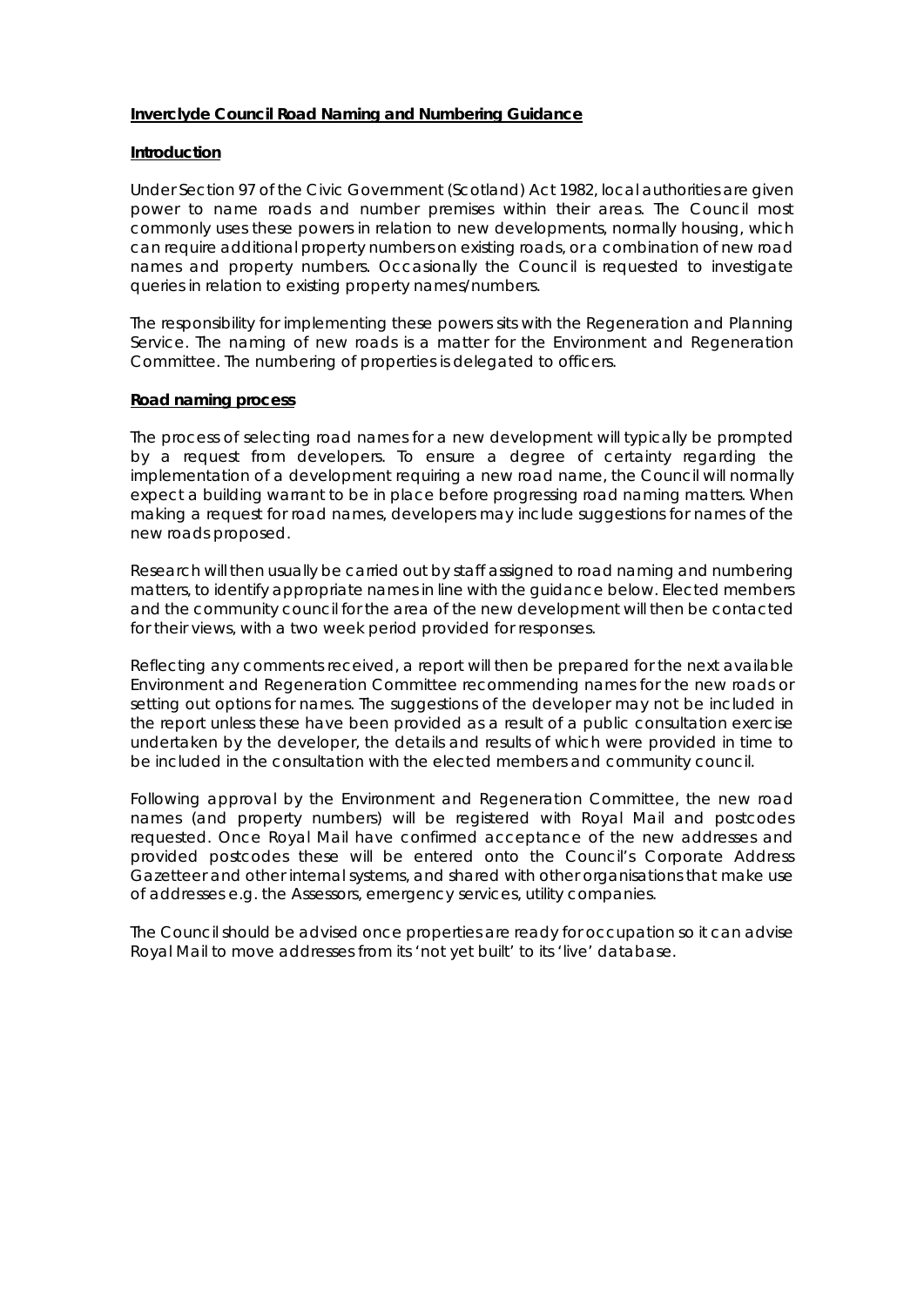## Road naming guidance

The following guidance should be used in selecting road names for new developments:

- Use names associated with the site or the area in which it is located. These could reflect, for example, past uses of the site, nearby landmarks, or people or events particularly associated with the area. This may include the continuation of a road naming theme already in use in the area.
- Alternatively, a series of thematically linked names might be suitable, e.g. names of hills/mountains, birds, or islands. Ideally these should have a link to Inverclyde e.g. a species native to Inverclyde or present in the local area, and places should be within or viewable from Inverclyde, or have some cultural connection with Inverclyde.
- On occasion it may be appropriate to commemorate a local, national or international e.g. in the year of a Tall Ships event, or a sporting event/triumph.
- Road names should be easy to pronounce and spell. Names including punctuation e.g. apostrophes, hyphens, and abbreviations should be avoided.
- Avoid naming roads after people who are still living.
- Avoid road names that are already used within the same town/village.
- Avoid names with adverse connotations or which could be deliberately misinterpreted.
- Developer's marketing names will not be used in addresses.

Road name suffixes should reflect the type of road proposed, for example:

- Road, Street, Way and Drive for through/distributor roads.
- Avenue for tree-lined roads
- Lane for narrow connecting roads
- Place, Court, Gardens and Grove for cul-de-sacs
- Terrace for rows of houses
- Crescent, Circle and Square where the geometry of the road reflect that shape
- Rise for roads ascending hillsides.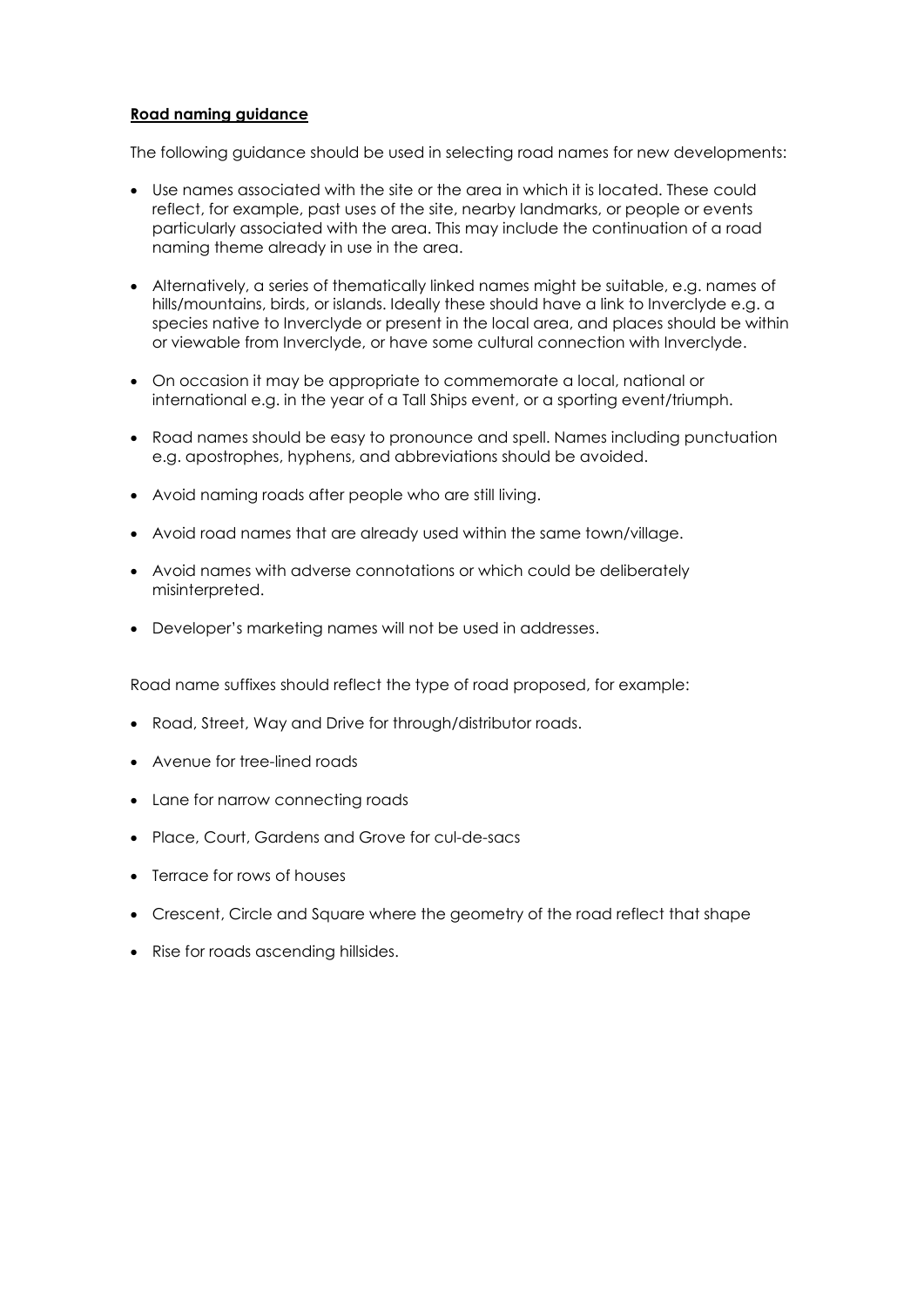## **Property numbering**

When numbering properties on a street, the centre of the town or village is taken as the starting point (origin) for all numbering. Numbers increase in a direction away from the origin. The general rule is that odd numbers be on the left hand side of the street and even numbers on the right hand side – with the exception of some small cul-desacs, in which consecutive numbering in a clockwise direction may be more appropriate. For subsequent streets, numbers increase in a direction away from the adjoining main street nearest the origin.



In exceptional circumstances, for example in a cul-de-sac or where it is unlikely a street will ever be extended or made a through road, consecutive numbers should be allocated commencing with no.1 on the left and numbering clockwise. The Council will not avoid the use of the number 13 when numbering properties.

### **Gap Site Numbering**

Where a gap site is being developed, individual numbers should be allocated wherever possible. However, where this is not possible, (for example the demolition of tenement blocks being replaced by main door dwellings) a suitable suffix should be allocated.

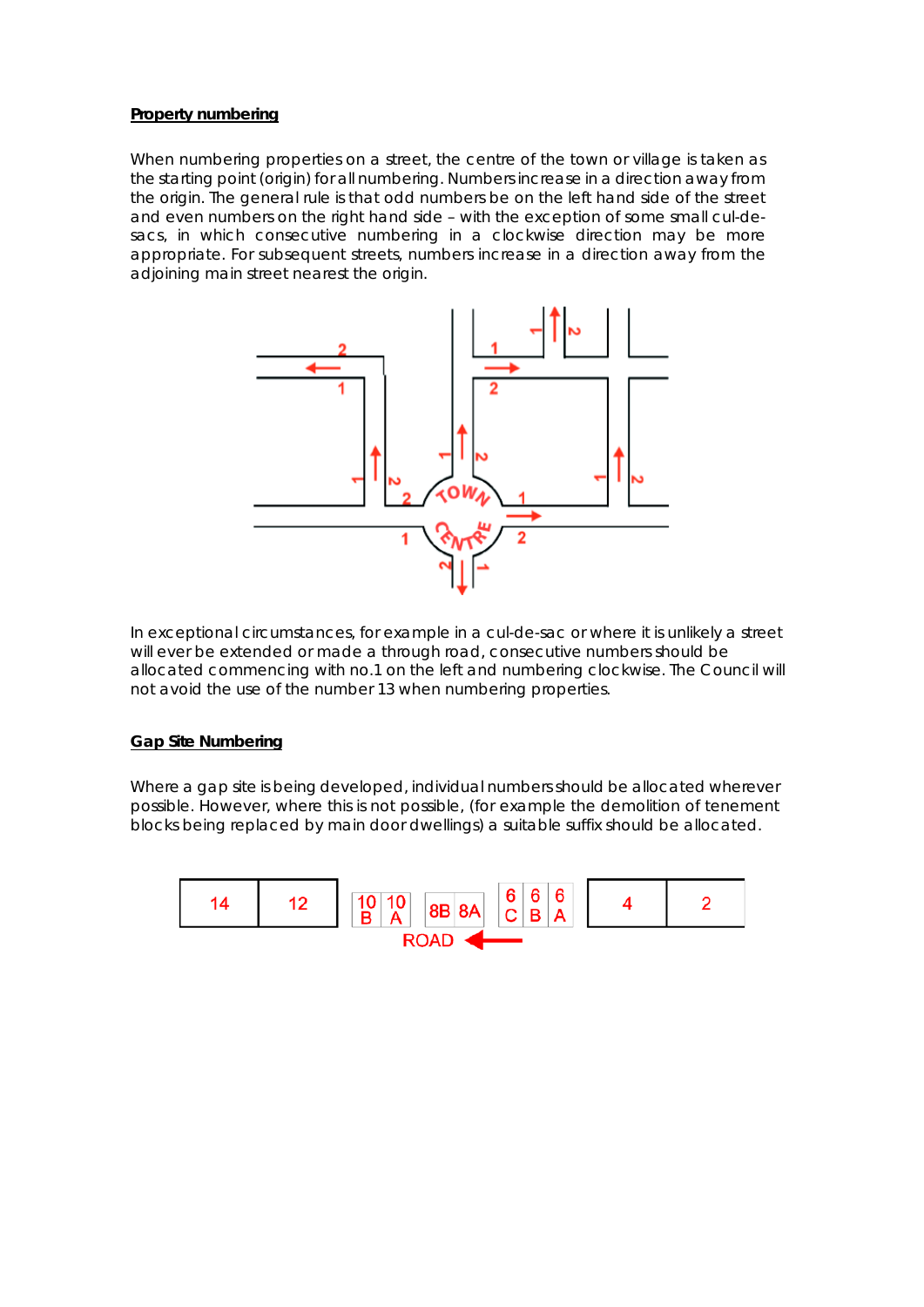## **Property Floor Levels**

Floor Level 0 should be assigned to the Floor Level having the lowest access point from/to the building. Any floors below 0 and only accessible via floor 0 should be classed as basements and designated B1, B2, etc. and floors above 0 designated 1, 2, etc. Note that in some cases Floor Level 0 will not be the level from which the building's postal address is derived.



## **Residential Property Sub-Division**

Where a property is sub-divided a relevant unique number should be allocated wherever possible. If this is not possible, the numbers should be derived by adding an appropriate suffix to each one of the properties. For example the sub-division of number 10 would result in the allocation of numbers 10A and 10B.

In the same way, if a basement property is formed then a relevant suffix should be allocated to both the ground and the basement property.

### **Residential Property – Flat Numbering**

All flats with a common entrance should, wherever possible, be numbered in a clockwise direction with the first flat number being the first from the left on each landing.



Where there is only one flat on each floor it should be numbered as first from left. i.e. 0/1, 1/1 etc. There may be some exceptions to this rule, for example where there are mezzanine levels. House numbers in these cases may be used but only as a last resort.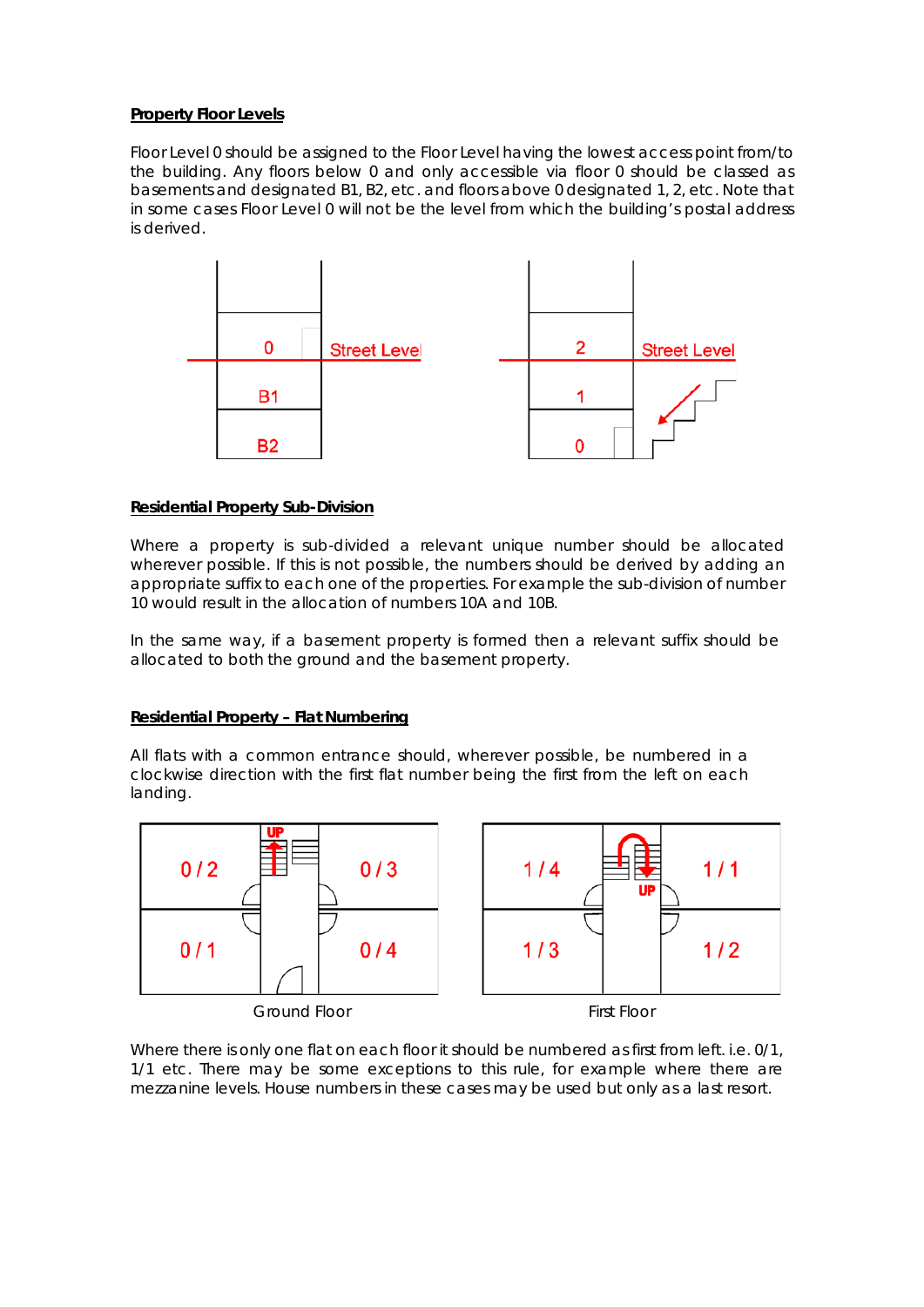## **Residential Property – Sub-Divided Flats**

Where a flat to which a flat number has already been allocated is subdivided, new flat numbers should be allocated within the confines of the established flat numbering.





### **Residential Property – Maisonettes**

Maisonettes should always be numbered to the floor level containing their principal entrance. There may be floor levels where there is no principal entrance to any maisonette or flat. However these floor levels must be counted to allow for possible future sub–division of maisonettes into flats.

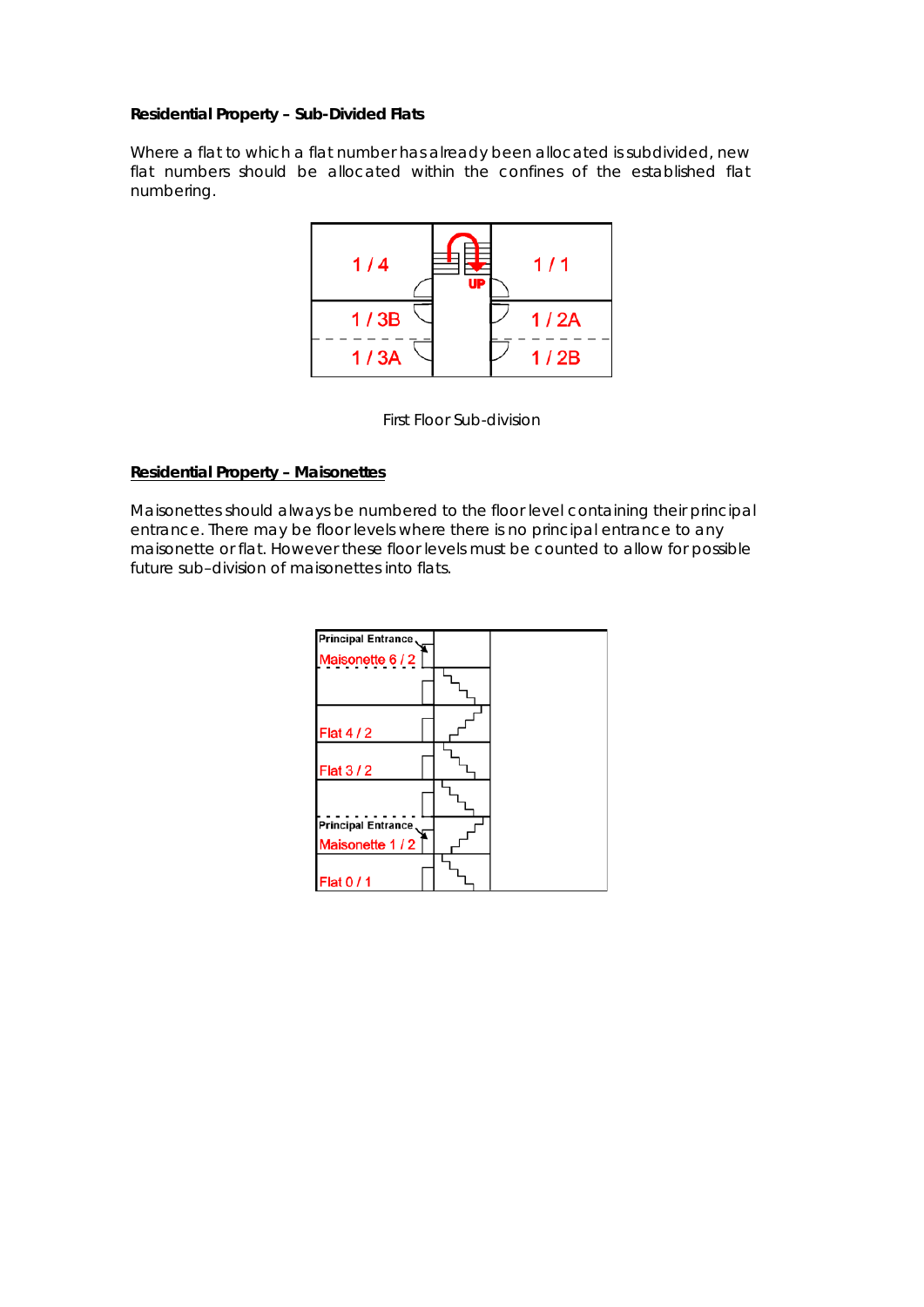## **Merging of Retail/Commercial Main Door Property**

Where adjoining retail/commercial units are merged into a single unit a number must be allocated from the existing numbering. This should be done in relation to the access point of the merged premises.



### **Retail/Commercial Main Door Property Sub-Division**

Where a retail/commercial property is sub divided a unique number should be allocated where possible. If this is not possible the current occupier should **retain the**  original number<sup>#</sup> and the new occupier will have a suffixed number.

|     | 18 |    |  |
|-----|----|----|--|
| 20  |    | 18 |  |
| 18A |    | 18 |  |

*# Generally the current occupier in a retail/commercial subdivision will want to retain the original number as he/she will have made an investment in business stationery etc. with his original address.*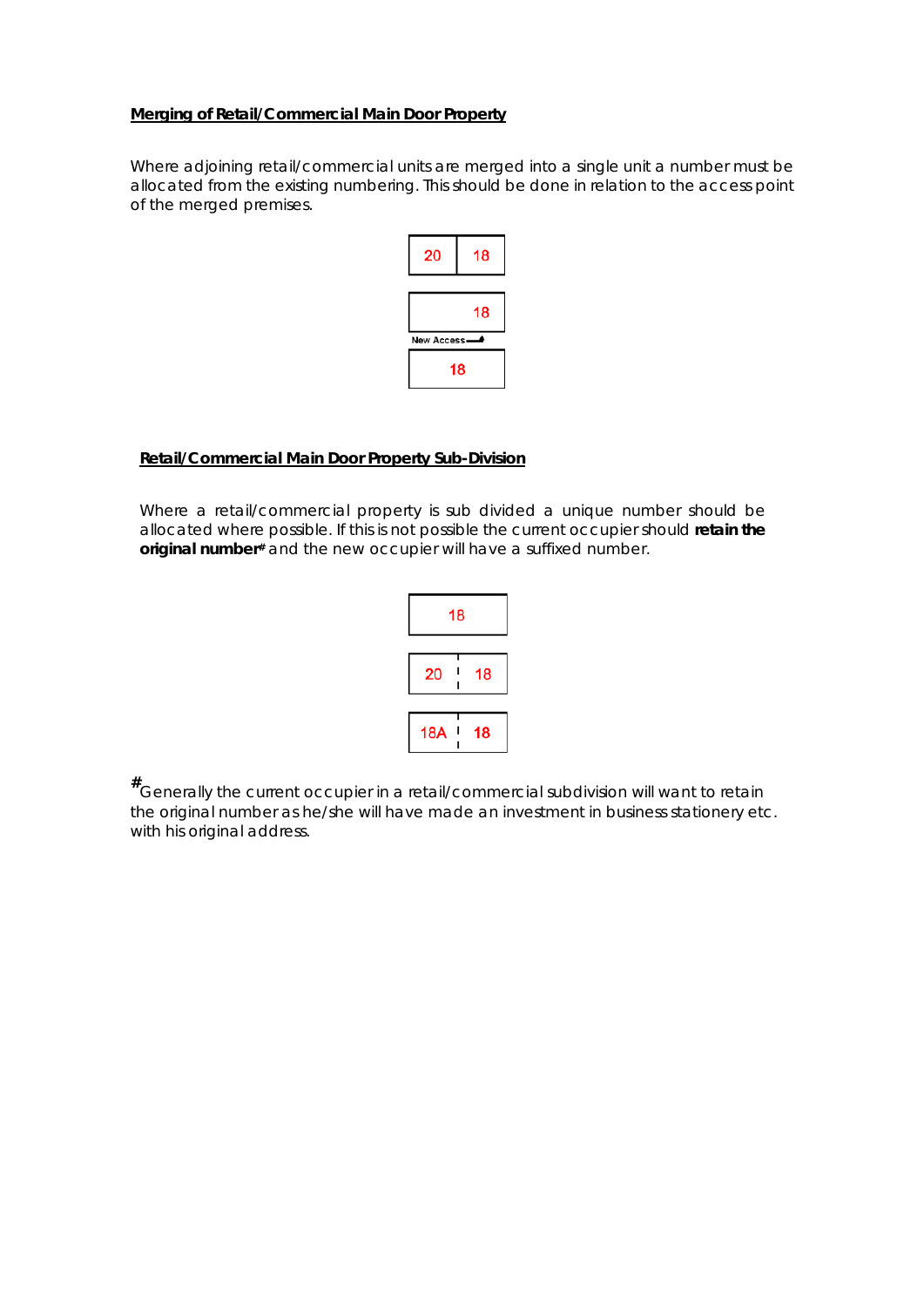# **Retail/Commercial Sub-Property Numbering**

Retail/Commercial Sub-Property Numbering should follow exactly the same convention as Residential Property Flat Numbering as set out in section 5. Substitute the word Flat with Unit / Suite as appropriate.



First Floor

# **Retail/Commercial Sub-Property – Sub-Division**

Where a retail/commercial property unit is sub divided the same convention as Residential Property Sub-divided flats should be used.



First Floor Sub-division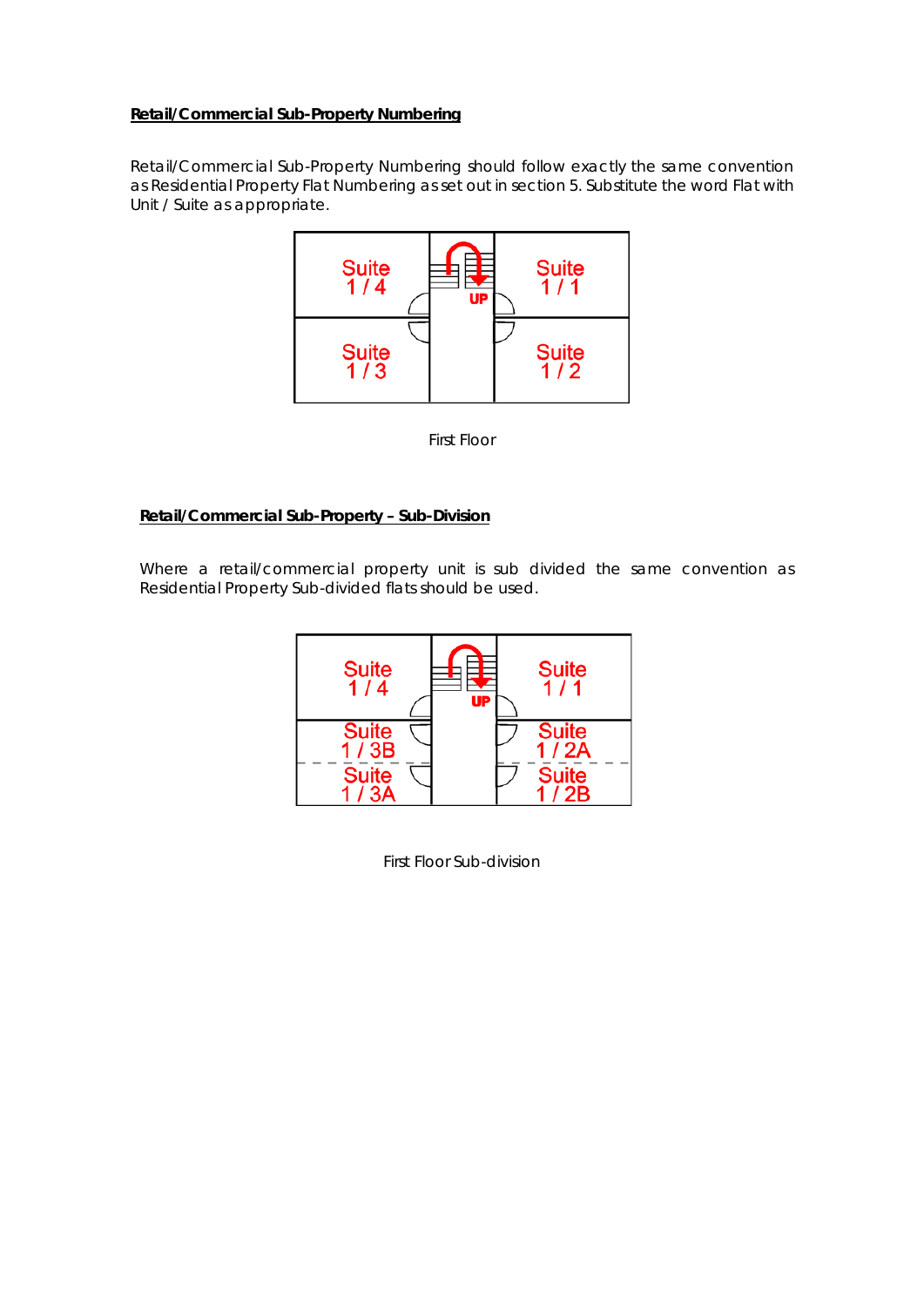## **Shopping Malls (i)**

When numbering Shopping Malls the units should be numbered in a clockwise fashion from the left wherever possible. Where a larger or double unit exists a gap should be left in the numbering to accommodate any future sub division, which may occur. If the development is multi storey then the upper storey unit numbers should be prefixed with the level on which they are situated. Where more than one entrance exists numbering should start from the main entrance.





Ground Floor **First Floor**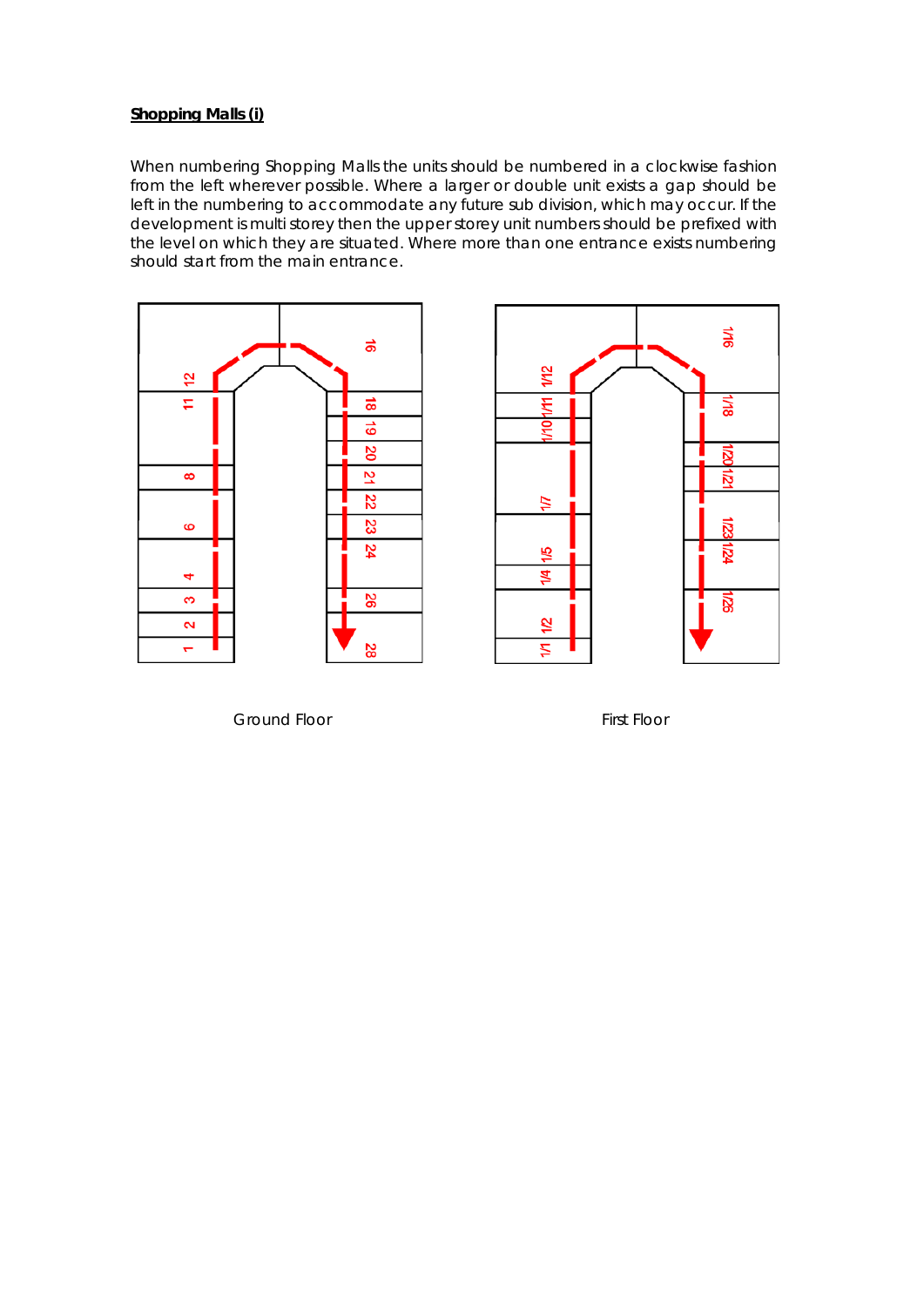### **Shopping Malls (ii)**

Where a shopping mall has been erected on a named street a suitable street number should be allocated, and the units within it uniquely identified by level and unit numbers. Where a single occupation will cover a large or conjoined unit a gap should be left in the numbering in order to accommodate any future sub division which may occur. Where a unit has a street entrance of its own, a street number should be allocated in the normal fashion.



Where a new road is named as a result of a shopping mall development an appropriate street number (s) should be allocated, bearing in mind any future development which may occur in the area. The units within it should be uniquely identified by level and unit numbers. Where a single occupation will cover a large or conjoined unit a gap should be left in the numbering in order to accommodate any future sub division which may occur.

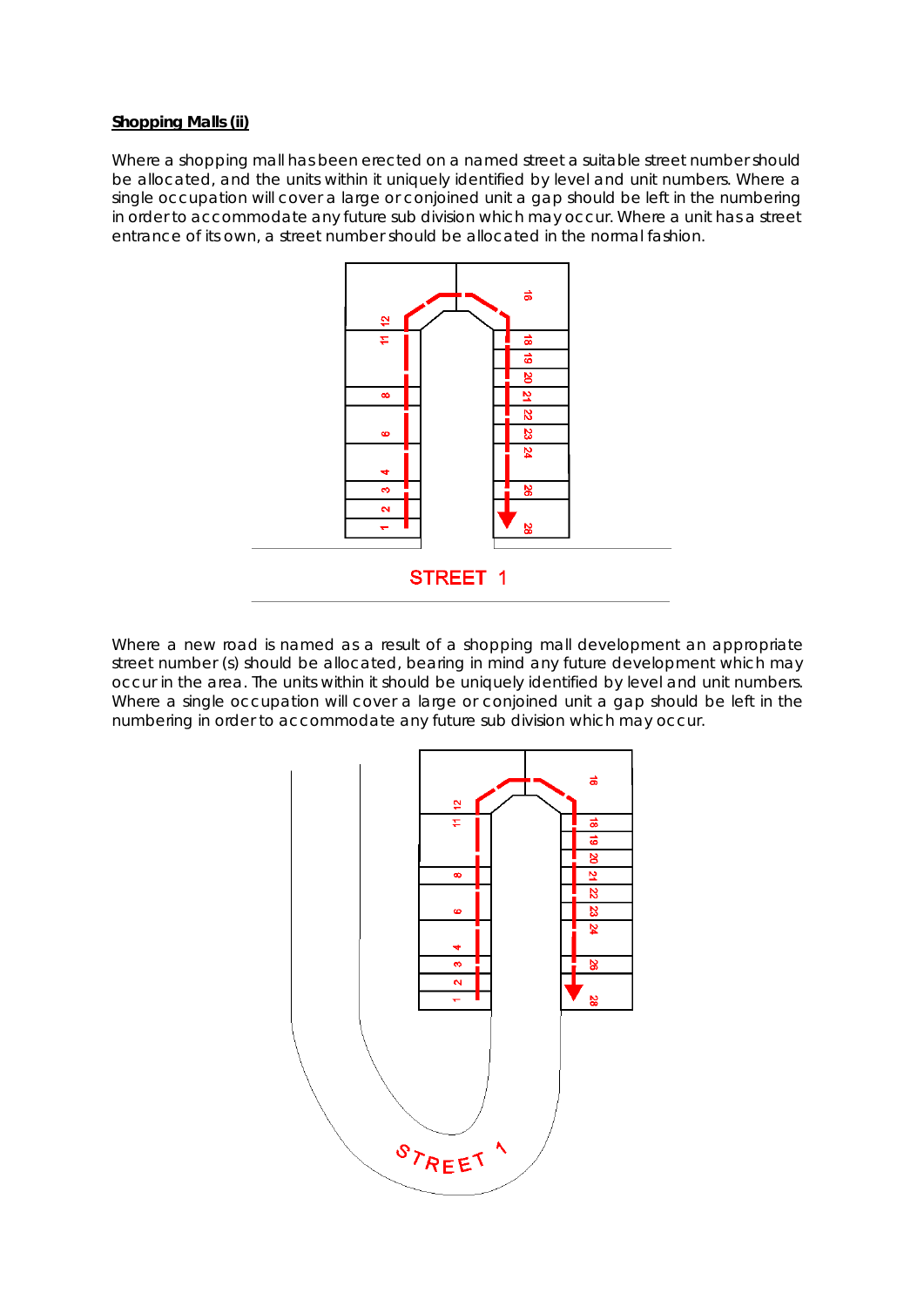#### **Industrial Units**

Where possible a separate number should be allocated to each individual unit.



Where this is not possible a unique unit number should be allocated to each unit. See below as an example of how this could be handled. The layout of the development would of course dictate the sequence of the unit numbering, but the principle should be the same. The officer should allocate the unit numbers at the same time as numbering the whole property.



Where more than one block of units exists within the same property number a block identifier should be allocated.

### **Industrial Estates**

Where the internal roads within an industrial estate have been named, the normal procedure for street numbering should be applied. Where a single occupation will cover a large or conjoined unit, a gap should be left in the numbering in order to accommodate any future sub division which may occur.